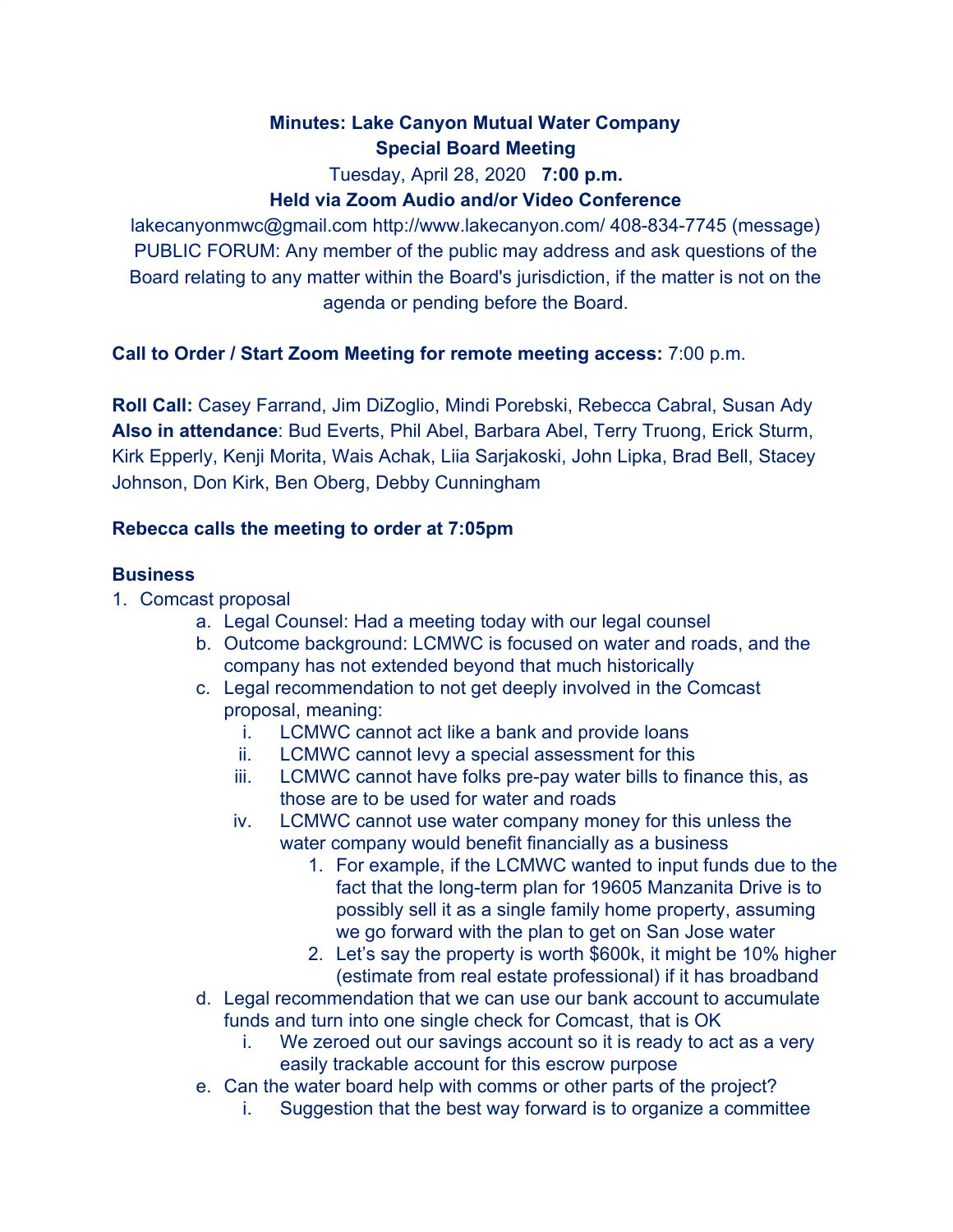outside of the water board

- f. Has the water board gotten backlash on this?
	- i. The water board is concerned with the legal implications
	- ii. The water board is also constrained by the Brown Act which makes fast action difficult
- g. Can the water board change the articles of incorporation to do something like this?
	- i. It would be a very long and costly process
	- ii. There are new codes that more tightly govern mutual water companies, so there will be restrictions on what
- h. Do we have to pay for repairs to Comcast infrastructure?
	- i. Comcast owns and maintains the infrastructure
- i. Do we have to pay more if the construction costs end up higher than the proposal?
	- i. Something for the internet committee to look into
- j. Concerns around invoicing
	- i. Concern that invoicing, even for a penny may not be appropriate
	- ii. How to provide ways for people who don't use paper checks?
- k. Status of collection
	- i. We have collected \$12,925
- l. Escrow account funds will be returned if this project is not fully funded
- m. Community collection box to be put at the front of the canyon (e.g. green notice box at Laurel and Beardsley)
- **n. Internet Committee being created to take this project forward**
	- i. Several folks have expressed interest to Casey already
	- ii. Cannot include all of the current board members due to Brown Act 1. No more than two board members would be advisable
	- **iii. Community members that want to join the committee should email farrand.casey@gmail.com**

iv. Any prepared comms, posters, FAQs, etc. to be delivered to Casey **Jim moves to stop all work on the Comcast proposal after receiving guidance from lawyers. We recommend Internet community committee to use our savings account as escrow**

Casey seconds Motion passes 4-0

> Question for the board to investigate: What is needed for the LCMWC to make a donation to another organization?

> Question for the board to investigate: Should the LCMWC board property at the treatment plant pay in as a property? Recommend an additional meeting to address this

- 2. Billing changes: COVID-19 policies regarding due dates and late fees
	- a. We had already moved the due date for the March billing and removed